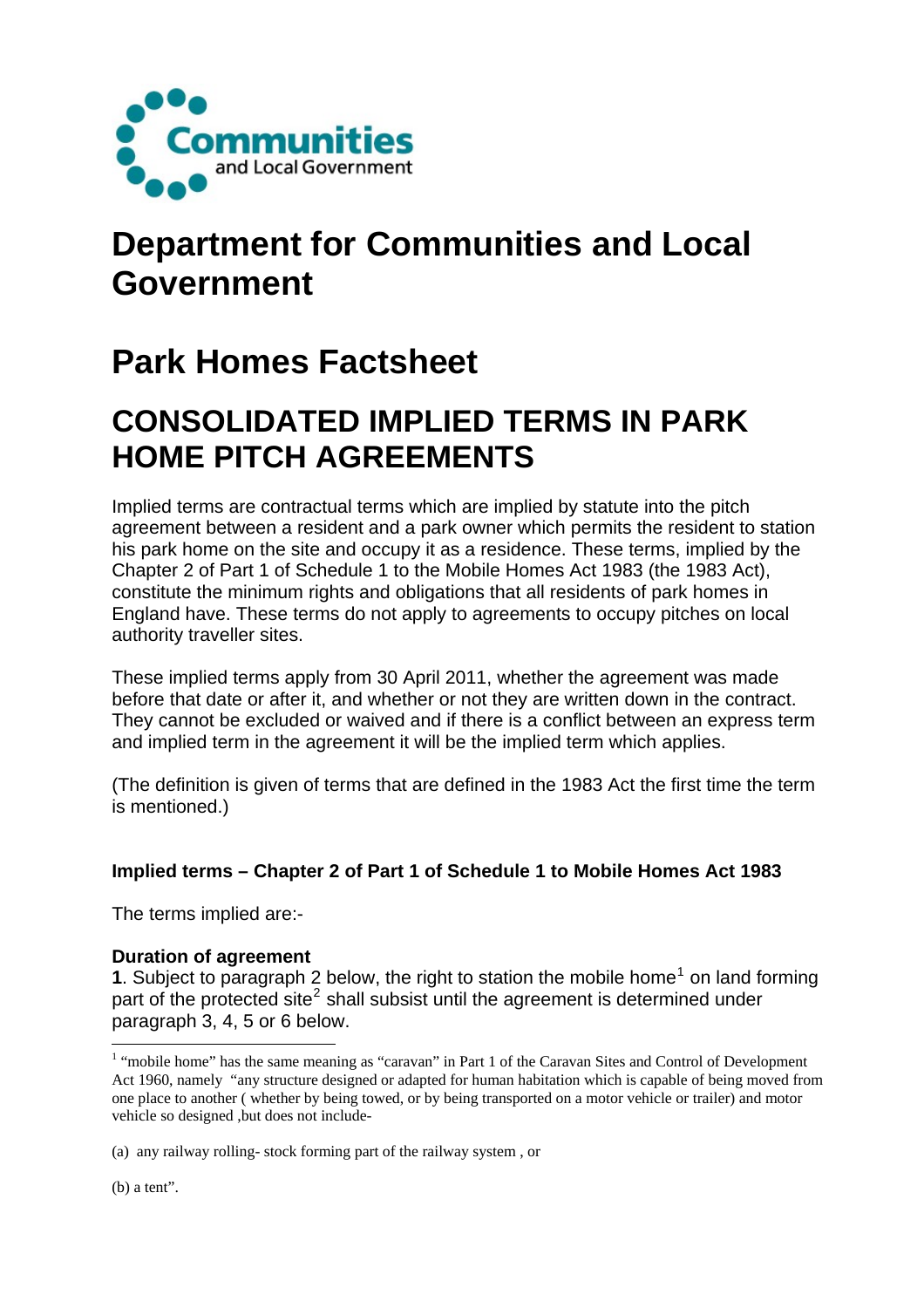## **Owner's estate or interest**

- **2**. (1) If the owner's<sup>[3](#page-1-0)</sup> estate or interest is insufficient to enable him to grant the right for an indefinite period, the period for which the right subsists shall not extend beyond the date when the owner's estate or interest determines.
- (2) If planning permission for the use of the protected site as a site for mobile homes has been granted in terms such that it will expire at the end of a specified period, the period for which the right subsists shall not extend beyond the date when the planning permission expires.
- (3) If before the end of a period determined by this paragraph there is a change in circumstances which allows a longer period, account shall be taken of that change.

## **Termination by occupier**

**3**. The occupier<sup>[4](#page-1-1)</sup> shall be entitled to terminate the agreement by notice in writing given to the owner not less than four weeks before the date on which it is to take effect.

### **Termination by owner**

 $\overline{a}$ 

**4**. The owner shall be entitled to terminate the agreement forthwith, if on the application of the owner, the appropriate judicial body<sup>[5](#page-1-2)</sup>—

- (a) is satisfied that the occupier has breached a term of the agreement and, after service of a notice to remedy the breach, has not complied with the notice within a reasonable time; and
- (b) considers it reasonable for the agreement to be terminated.

**5**. The owner shall be entitled to terminate the agreement forthwith if, on the application of the owner, the appropriate judicial body—

- (a) is satisfied that the occupier is not occupying the mobile home as his only or main residence; and
- (b) considers it reasonable for the agreement to be terminated.

**5A**.—(1) This paragraph applies in relation to a protected site in England.

<sup>2</sup> "protected site" is defined as any land in respect of which a site licence is required under [Part I](http://www.lexisnexis.com/uk/legal/search/runRemoteLink.do?langcountry=GB&linkInfo=F%23GB%23UK_ACTS%23part%25I%25num%251960_62a%25&risb=21_T12151263703&bct=A&service=citation&A=0.8034847447492002) of the Caravan Sites and Control of Development Act 1960…not being land in respect of which the relevant planning permission or site licence—

(a) is expressed to be granted for holiday use only; or

(b) is otherwise so expressed or subject to such conditions that there are times of the year when no caravan may be stationed on the land for human habitation.

<span id="page-1-0"></span><sup>3</sup> "owner", in relation to a protected site, means the person who, by virtue of an estate or interest held by him, is entitled to possession of the site or would be so entitled but for the rights of any persons to station mobile homes on land forming part of the site;

<span id="page-1-1"></span><sup>4</sup> The "occupier" is person is entitled—

- (a) to station a mobile home on land forming part of a protected site; and
- (b) to occupy the mobile home as his only or main residence.

<span id="page-1-2"></span>5 "appropriate judicial body" is defined as whichever of the county court or a residential property tribunal has jurisdiction under section 4 of the 1983 Act. In paragraph 4, 5 and 5A "appropriate judicial body" means the court (or the tribunal if the parties have entered into an arbitration agreement before the dispute arose).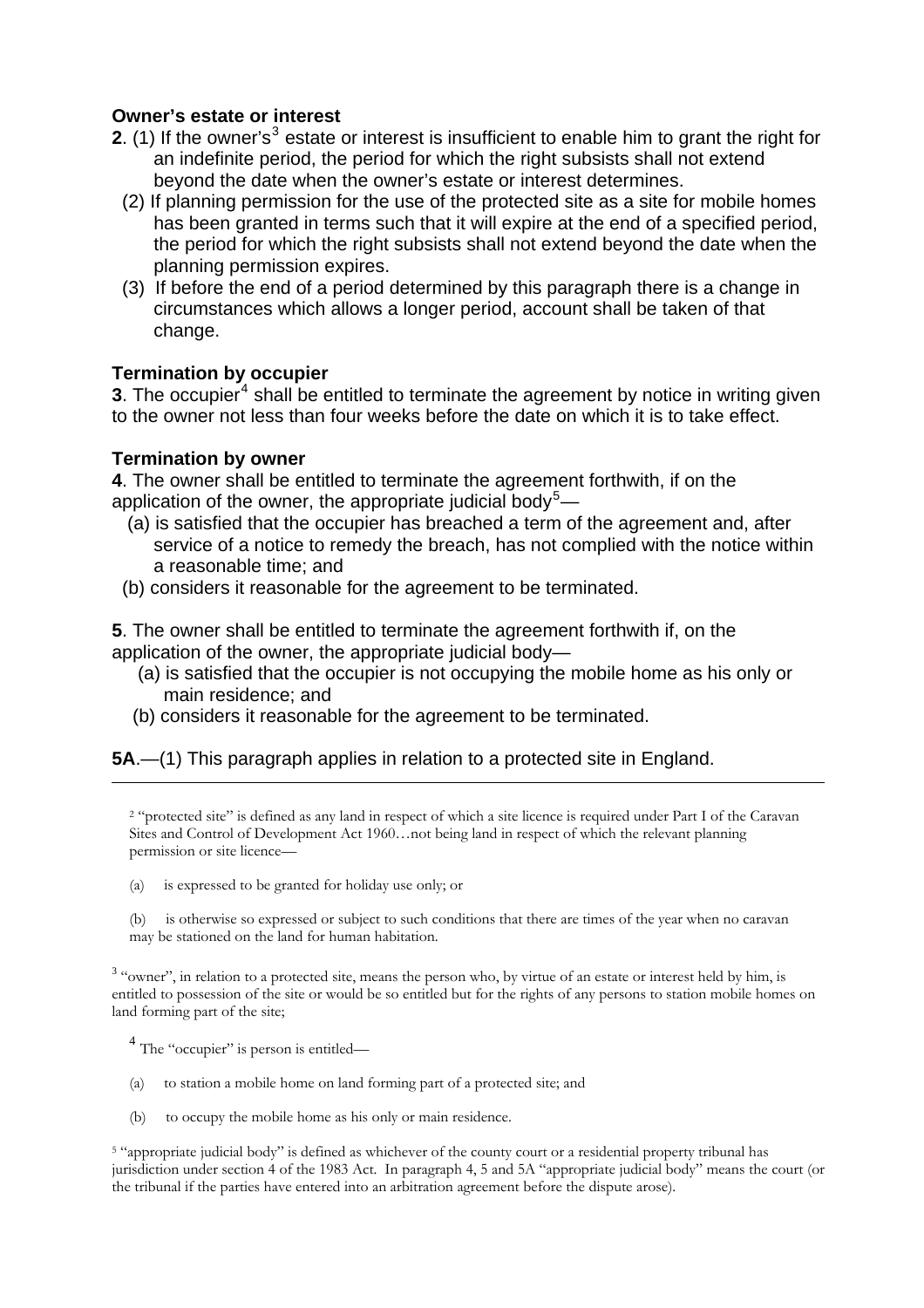- (2) The owner is entitled to terminate the agreement forthwith if—
- $($ a) on the application of the owner, a tribunal<sup>[6](#page-2-0)</sup> has determined that, having regard to its condition, the mobile home is having a detrimental effect on the amenity of the site; and
	- (b) then, on the application of the owner, the appropriate judicial body, having regard to the tribunal's determination and to any other circumstances, considers it reasonable for the agreement to be terminated.

(3) Sub-paragraphs (4) and (5) apply if, on an application to the tribunal under subparagraph (2)(a)—

- (a) the tribunal considers that, having regard to the present condition of the mobile home, it is having a detrimental effect on the amenity of the site, but
- (b) it also considers that it would be reasonably practicable for particular repairs to be carried out on the mobile home that would result in the mobile home not having that detrimental effect, and
- (c) the occupier indicates to the tribunal that the occupier intends to carry out those repairs.

(4) In such a case, the tribunal may make an interim order—

- (a) specifying the repairs that must be carried out and the time within which they must be carried out; and
- (b) adjourning the proceedings on the application for such period specified in the interim order as the tribunal considers reasonable to enable the repairs to be carried out.

(5) If the tribunal makes an interim order under sub-paragraph (4), it must not make a determination under sub-paragraph (2) (a) unless it is satisfied that the specified period has expired without the repairs having been carried out.

**6**.— [This implied term is not reproduced as it only applies to sites in Wales.]

## **Recovery of overpayments by occupier**

**7**. Where the agreement is terminated as mentioned in paragraph 3, 4, 5 or 6 above, the occupier shall be entitled to recover from the owner so much of any payment made by him in pursuance of the agreement as is attributable to a period beginning after the termination.

### **Sale of mobile home**

 $\overline{a}$ 

- **8**.—(1) The occupier shall be entitled to sell the mobile home, and to assign the agreement, to a person approved of by the owner, whose approval shall not be unreasonably withheld.
- (1A) The occupier may serve on the owner a request for the owner to approve a person for the purposes of sub-paragraph (1) above.
- (1B) Where the owner receives such a request, he must, within the period of 28 days beginning with the date on which he received the request—
	- (a) approve the person, unless it is reasonable for him not to do so, and
	- (b) serve on the occupier notice of his decision whether or not to approve the person.

<span id="page-2-0"></span><sup>6</sup> A "tribunal" means a residential property tribunal or, where the parties have entered into an arbitration agreement that applies to the question to be determined and that question arose before the agreement was made, the arbitrator.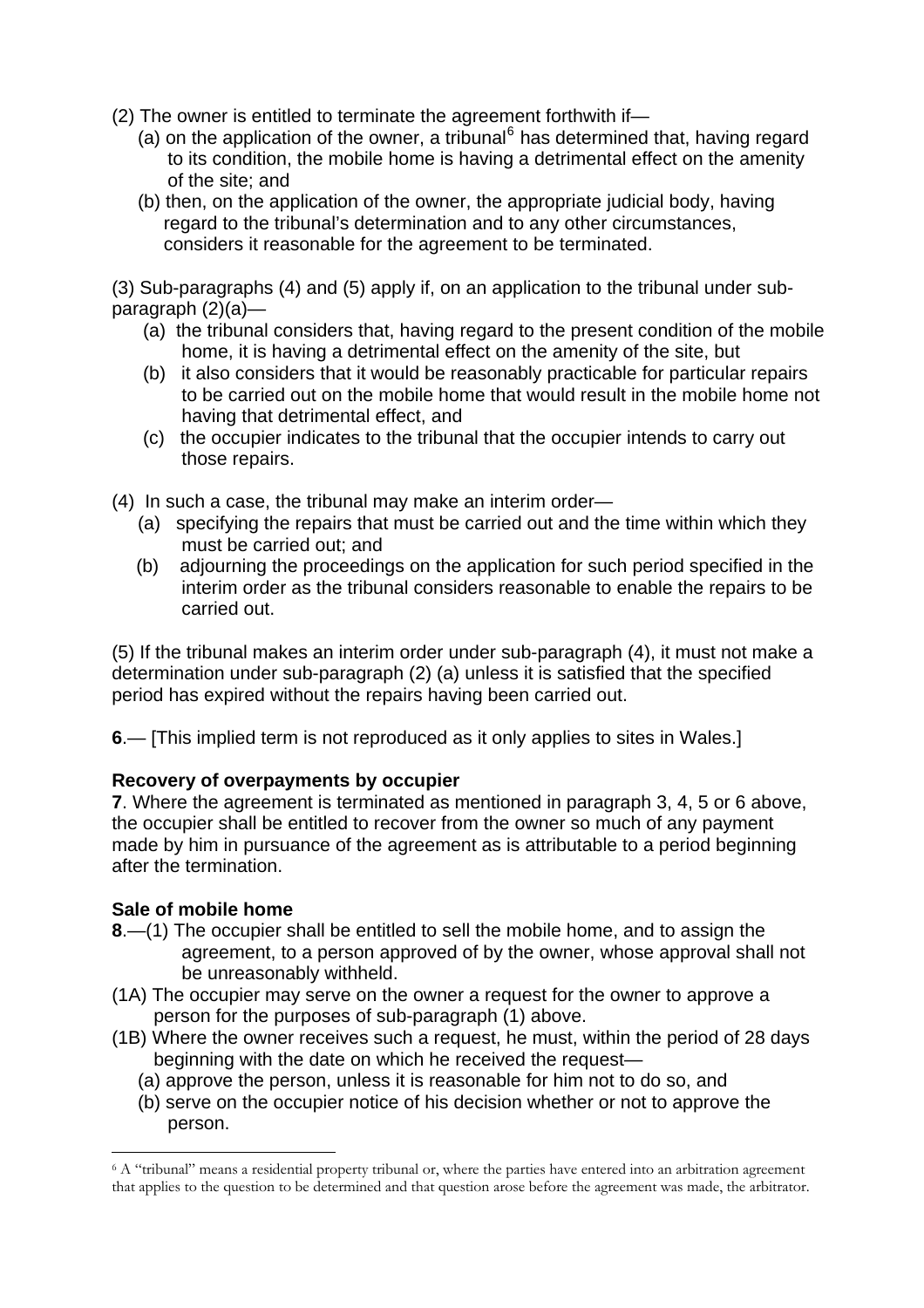- (1C) The owner may not give his approval subject to conditions.
- (1D) If the approval is withheld, the notice under sub-paragraph (1B) above must specify the reasons for withholding it.
- (1E) If the owner fails to notify the occupier as required by sub-paragraphs (1B) (and, if applicable, sub-paragraph (1D)) above, the occupier may apply to the appropriate judicial body for an order declaring that the person is approved for the purposes of sub-paragraph (1) above; and the appropriate judicial body may make such an order if it thinks fit.
- (1F) It is for the owner—
	- (a) if he served a notice as mentioned in sub-paragraph (1B) (and, if applicable, subparagraph (1D)) and the question arises whether he served the notice within the required period of 28 days, to show that he did;
	- (b) …[repealed]
	- (c) if he did not give his approval and the question arises whether it was reasonable for him not to do so, to show that it was reasonable.
- (1G) A request or notice under this paragraph—
	- (a) must be in writing, and
	- (b) may be served by post.
- (1H) Subject to sub-paragraph (1I), an application to a tribunal under sub-paragraph (1E) by an occupier must be made—
	- (a)within the period of three months beginning with the day after the date on which the occupier receives notice of the owner's decision under sub- paragraph (1B); or
	- (b)where the occupier receives no notice from the owner as required by sub paragraph (1B), within the period of three months beginning with the date which is 29 days after the date upon which the occupier served the request under sub-paragraph (1A).

(1I) A tribunal may permit an application under sub-paragraph (1E) to be made to the tribunal after the applicable period specified in sub-paragraph (1H) if it is satisfied that, in all the circumstances, there are good reasons for the failure to apply before the end of that period and for any delay since then in applying for permission to make the application out of time.

(2) Where the occupier sells the mobile home, and assigns the agreement, as mentioned in sub-paragraph (1) above, the owner shall be entitled to receive a commission on the sale at a rate not exceeding such rate as may be specified by an order<sup>[7](#page-3-0)</sup> made by the appropriate national authority<sup>[8](#page-3-1)</sup>.

(2A) Except to the extent mentioned in sub-paragraph (2) above, the owner may not require any payment to be made (whether to himself or otherwise) in connection with the sale of the mobile home, and the assignment of the agreement, as mentioned in sub-paragraph (1) above.

## (3) An order under this paragraph—

 $\overline{a}$ 

 (a) shall be made by statutory instrument which (if made by the Secretary of State) shall be subject to annulment in pursuance of a resolution of either House of Parliament; and

<span id="page-3-0"></span><sup>7</sup> The maximum rate is currently fixed at 10% by the Mobile Homes (Commissions) Order 1983 (S.I. 1983/748)

<span id="page-3-1"></span><sup>8 &</sup>quot;appropriate national authority" in England is the Secretary of State.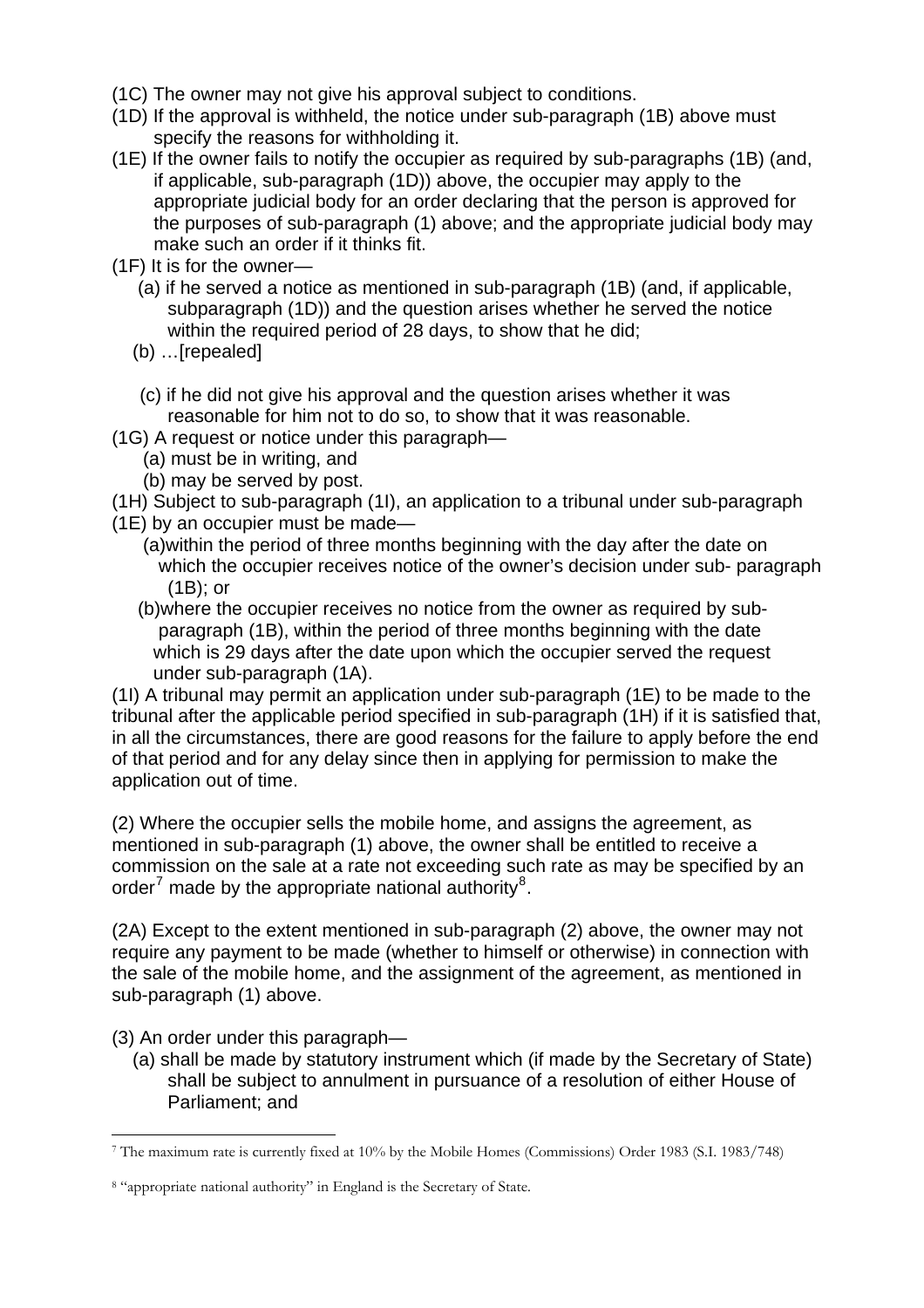(b) may make different provision for different areas or for sales at different prices.

#### **Gift of mobile home**

**9**.—(1) The occupier shall be entitled to give the mobile home, and to assign the agreement, to a member of his family approved by the owner, whose approval shall not be unreasonably withheld.

(2) Sub-paragraphs (1A) to (1I) of paragraph 8 above shall apply in relation to the approval of a person for the purposes of sub-paragraph (1) above as they apply in relation to the approval of a person for the purposes of sub-paragraph (1) of that paragraph.

(3) The owner may not require any payment to be made (whether to himself or otherwise) in connection with the gift of the mobile home, and the assignment of the agreement, as mentioned in sub-paragraph (1) above.

### **Re-siting of mobile home**

**10**.—(1) The owner shall be entitled to require that the occupier's right to station the mobile home is exercisable for any period in relation to another pitch<sup>[9](#page-4-0)</sup> forming part of the protected site ("the other pitch") if (and only if)—

- (a) on the application of the owner, the appropriate judicial body is satisfied that the other pitch is broadly comparable to the occupier's original pitch and that it is reasonable for the mobile home to be stationed on the other pitch for that period; or
- (b) the owner needs to carry out essential repair or emergency works that can only be carried out if the mobile home is moved to the other pitch for that period, and the other pitch is broadly comparable to the occupier's original pitch.

(2) If the owner requires the occupier to station the mobile home on the other pitch so that he can replace, or carry out repairs to, the base on which the mobile home is stationed, he must if the occupier so requires, or the appropriate judicial body on the application of the occupier so orders, secure that the mobile home is returned to the original pitch on the completion of the replacement or repairs.

(3) The owner shall pay all the costs and expenses incurred by the occupier in connection with his mobile home being moved to and from the other pitch.

(4) In this paragraph and in paragraph 13 below, "essential repair or emergency works" means—

- (a) repairs to the base on which the mobile home is stationed;
- (b) works or repairs needed to comply with any relevant legal requirements; or
- (c) works or repairs in connection with restoration following flood, landslide or other natural disaster.

### **Quiet enjoyment of the mobile home**

 $\overline{a}$ 

<span id="page-4-0"></span> $9$  " pitch" is defined in Chapter 1 of Part 1 of the Schedule 1 to the 1983 as meaning: the land, forming part of a protected site and including any garden area, on which an occupier is entitled to station a mobile home under the terms of the agreement.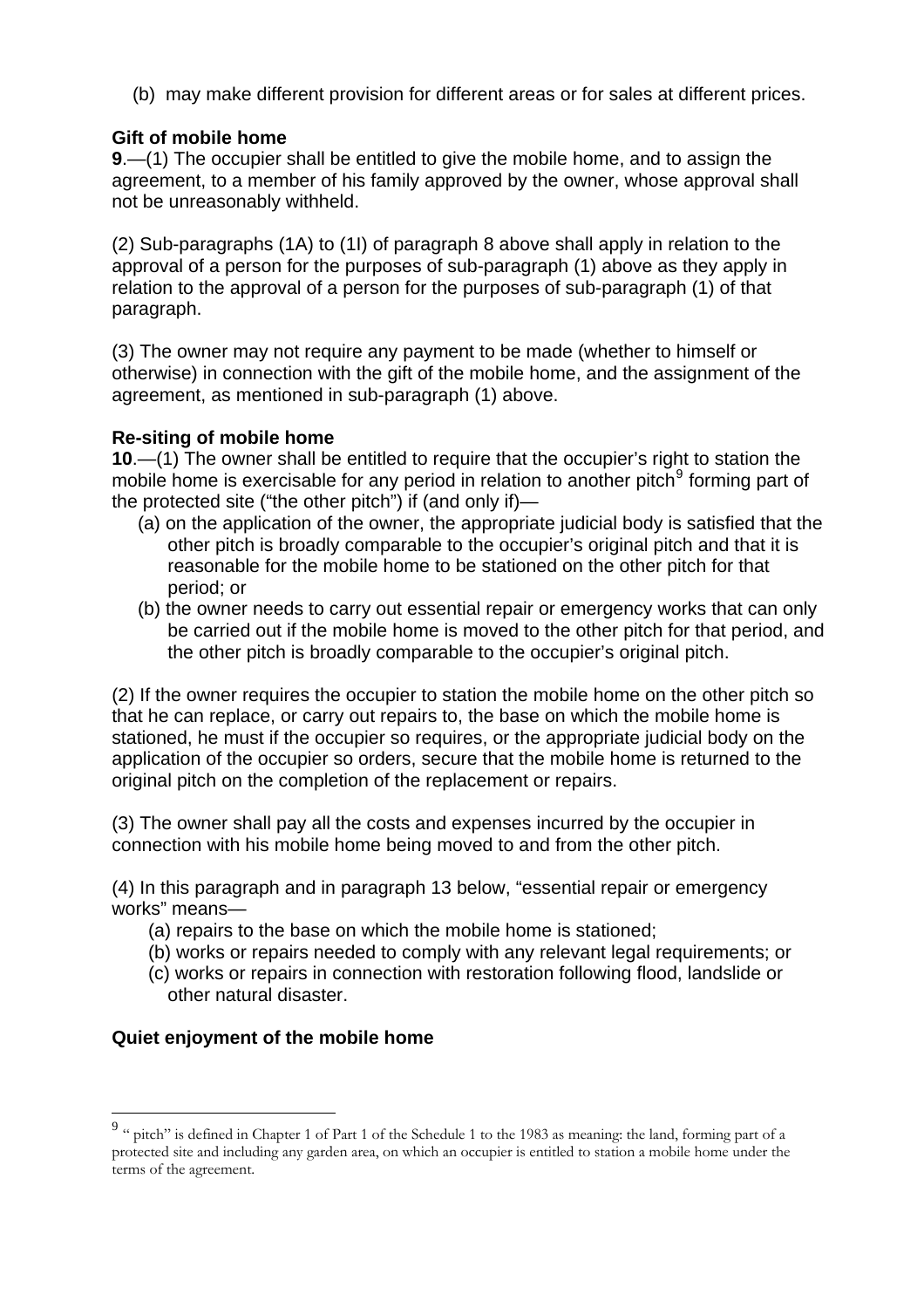**11**. The occupier shall be entitled to quiet enjoyment of the mobile home together with the pitch during the continuance of the agreement, subject to paragraphs 10, 12, 13 and 14.

## **Owner's right of entry to the pitch**

**12**. The owner may enter the pitch without prior notice between the hours of 9 a.m. and  $6$  p.m.-

- (a) to deliver written communications, including post and notices, to the occupier; and
- (b) to read any meter for gas, electricity, water, sewerage or other services supplied by the owner.

**13**. The owner may enter the pitch to carry out essential repair or emergency works on giving as much notice to the occupier (whether in writing or otherwise) as is reasonably practicable in the circumstances.

**14**. Unless the occupier has agreed otherwise, the owner may enter the pitch for a reason other than one specified in paragraph 12 or 13 only if he has given the occupier at least 14 clear days' written notice of the date, time and reason for his visit.

**15.** The rights conferred by paragraphs 12 to 14 above do not extend to the mobile home.

### **The pitch fee**

**16.** The pitch fee can only be changed in accordance with paragraph 17, either—

- (a) with the agreement of the occupier, or
- (b) if the appropriate judicial body, on the application of the owner or the occupier, considers it reasonable for the pitch fee to be changed and makes an order determining the amount of the new pitch fee.

**17.**—(1) The pitch fee shall be reviewed annually as at the review date.

(2) At least 28 clear days before the review date the owner shall serve on the occupier a written notice setting out his proposals in respect of the new pitch fee.

 (3) If the occupier agrees to the proposed new pitch fee, it shall be payable as from the review date.

- (4) If the occupier does not agree to the proposed new pitch fee—
	- (a) the owner may apply to the appropriate judicial body for an order under paragraph 16(b) determining the amount of the new pitch fee;
	- (b) the occupier shall continue to pay the current pitch fee to the owner until such time as the new pitch fee is agreed by the occupier or an order determining the amount of the new pitch fee is made by the appropriate judicial body under paragraph 16(b); and
	- (c) the new pitch fee shall be payable as from the review date but the occupier shall not be treated as being in arrears until the 28th day after the date on which the new pitch fee is agreed or, as the case may be, the 28th day after the date of the appropriate judicial body order determining the amount of the new pitch fee.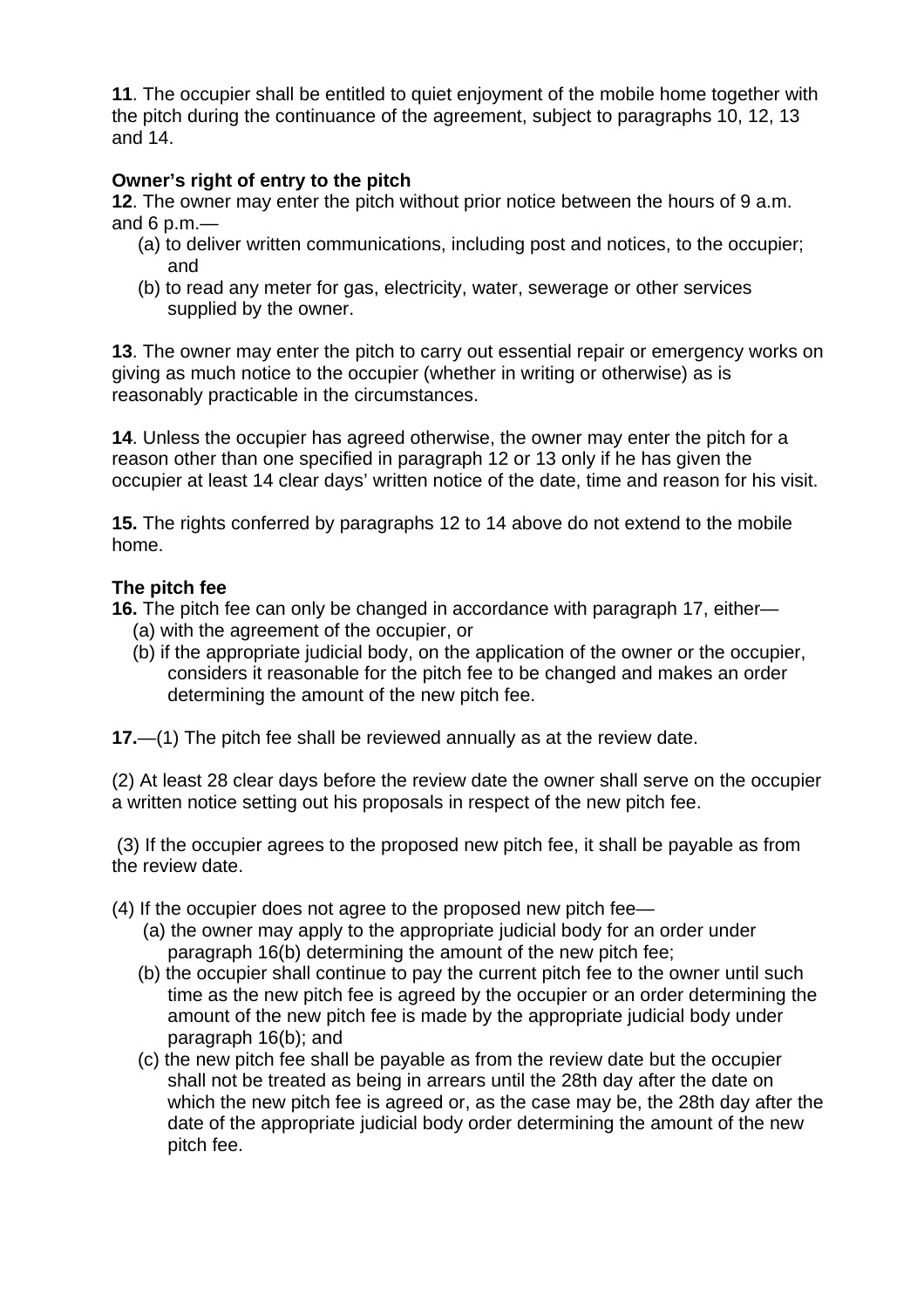(5) An application under sub-paragraph (4)(a) may be made at any time after the end of the period of 28 days beginning with the review date but, in the case of an application in relation to a protected site in England, no later than three months after the review date.

- (6) Sub-paragraphs (7) to (10) apply if the owner—
	- (a) has not served the notice required by sub-paragraph (2) by the time by which it was required to be served, but
	- (b) at any time thereafter serves on the occupier a written notice setting out his proposals in respect of a new pitch fee.

 (7) If (at any time) the occupier agrees to the proposed pitch fee, it shall be payable as from the 28th day after the date on which the owner serves the notice under subparagraph (6)(b).

(8) If the occupier has not agreed to the proposed pitch fee—

- (a) the owner may apply to the appropriate judicial body for an order under paragraph 16(b) determining the amount of the new pitch fee;
- (b) the occupier shall continue to pay the current pitch fee to the owner until such time as the new pitch fee is agreed by the occupier or an order determining the amount of the new pitch fee is made by the appropriate judicial body under paragraph 16(b); and
- (c) if the appropriate judicial body makes such an order, the new pitch fee shall be payable as from the  $28<sup>th</sup>$  day after the date on which the owner serves the notice under sub-paragraph (6)(b).

 (9) An application under sub-paragraph (8) may be made at any time after the end of the period of 56 days beginning with the date on which the owner serves the notice under subparagraph (6)(b) but, in the case of an application in relation to a protected site in England, no later than four months after the date on which the owner serves that notice.

 (9A) A tribunal may permit an application under sub-paragraph (4)(a) or (8)(a) in relation to a protected site in England to be made to it outside the time limit specified in sub-paragraph (5) (in the case of an application under sub-paragraph (4)(a)) or in sub-paragraph (9) (in the case of an application under sub-paragraph (8)(a)) if it is satisfied that, in all the circumstances, there are good reasons for the failure to apply within the applicable time limit and for any delay since then in applying for permission to make the application out of time.

(10) The occupier shall not be treated as being in arrears—

- (a) where sub-paragraph (7) applies, until the 28th day after the date on which the new pitch fee is agreed; or
- (b) where sub-paragraph (8)(b) applies, until the 28th day after the date on which the new pitch fee is agreed or, as the case may be, the 28th day after the date of the appropriate judicial body order determining the amount of the new pitch fee.

**18.**—(1) When determining the amount of the new pitch fee particular regard shall be had to—

 (a) any sums expended by the owner since the last review date on improvements—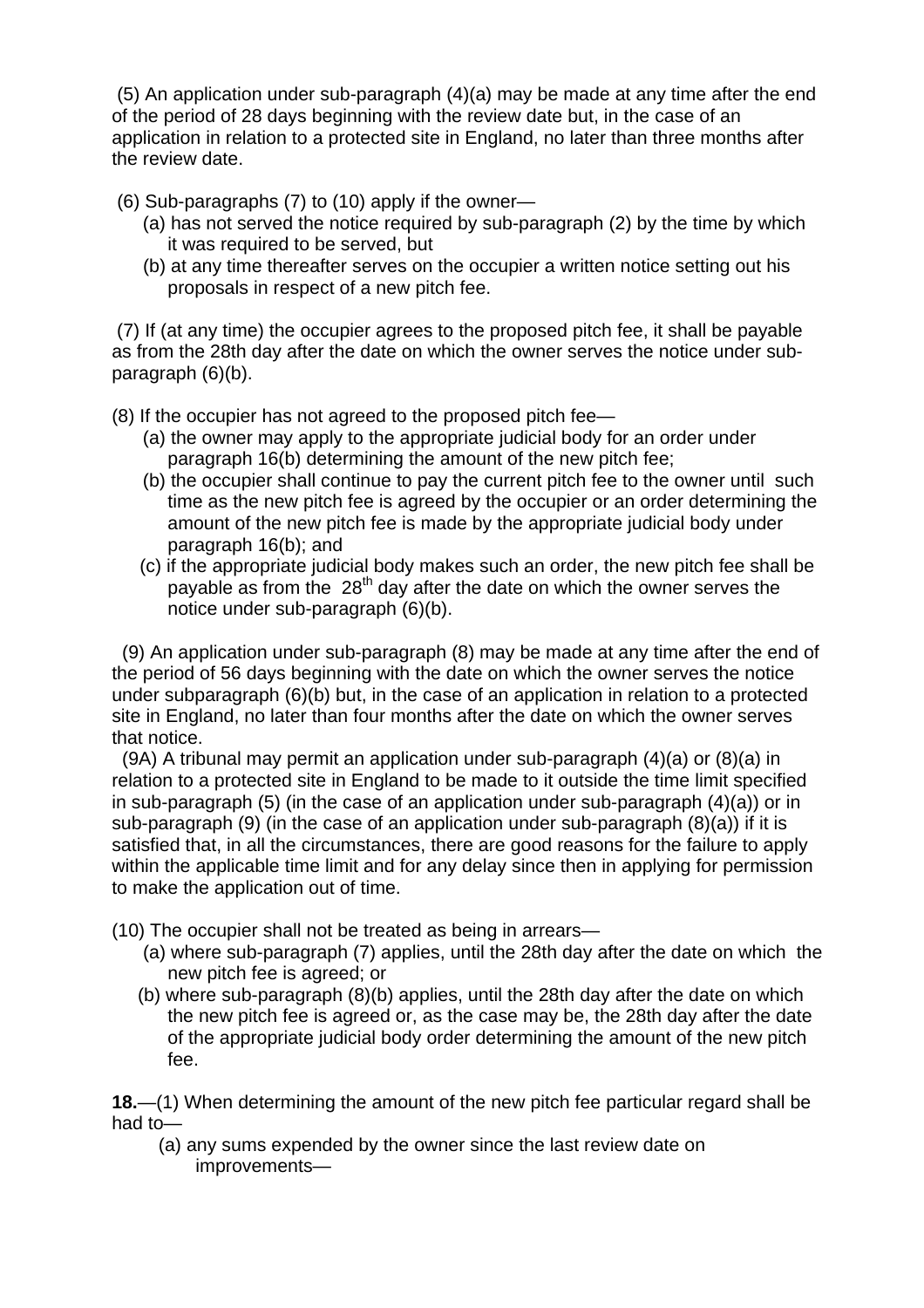- (i) which are for the benefit of the occupiers of mobile homes on the protected site;
- (ii) which were the subject of consultation in accordance with paragraph 22(e) and (f) below; and
- (iii) to which a majority of the occupiers have not disagreed in writing or which, in the case of such disagreement, the appropriate judicial body, on the application of the owner, has ordered should be taken into account when determining the amount of the new pitch fee;
- (b) any decrease in the amenity of the protected site since the last review date; and
- (c) the effect of any enactment, other than an order made under paragraph 8(2) above, which has come into force since the last review date.

(2) When calculating what constitutes a majority of the occupiers for the purposes of subparagraph (1)(a)(iii) each mobile home is to be taken to have only one occupier and, in the event of there being more than one occupier of a mobile home, its occupier is to be taken to be the occupier whose name first appears on the agreement.

(3) In a case where the pitch fee has not been previously reviewed, references in this paragraph to the last review date are to be read as references to the date when the agreement commenced.

**19.** — (1)When determining the amount of the new pitch fee, any costs incurred by the owner in connection with expanding the protected site shall not be taken into account.

(2) In the case of a protected site in England, when determining the amount of the new pitch fee, no regard may be had to any costs incurred by the owner in relation to the conduct of proceedings under this Act or the agreement.

**20.**—(1) There is a presumption that the pitch fee shall increase or decrease by a percentage which is no more than any percentage increase or decrease in the retail prices index since the last review date, unless this would be unreasonable having regard to paragraph 18(1) above.

(2) Paragraph 18(3) above applies for the purposes of this paragraph as it applies for the purposes of paragraph 18.

## **Occupier's obligations**

**21.** The occupier shall—

- (a) pay the pitch fee to the owner;
- (b) pay to the owner all sums due under the agreement in respect of gas, electricity, water, sewerage or other services supplied by the owner;
- (c) keep the mobile home in a sound state of repair;
- (d) maintain—
	- (i) the outside of the mobile home, and
	- (ii) the pitch, including all fences and outbuildings belonging to, or enjoyed with, it and the mobile home,
	- in a clean and tidy condition; and
- (e) if requested by the owner, provide him with documentary evidence of any costs or expenses in respect of which the occupier seeks reimbursement.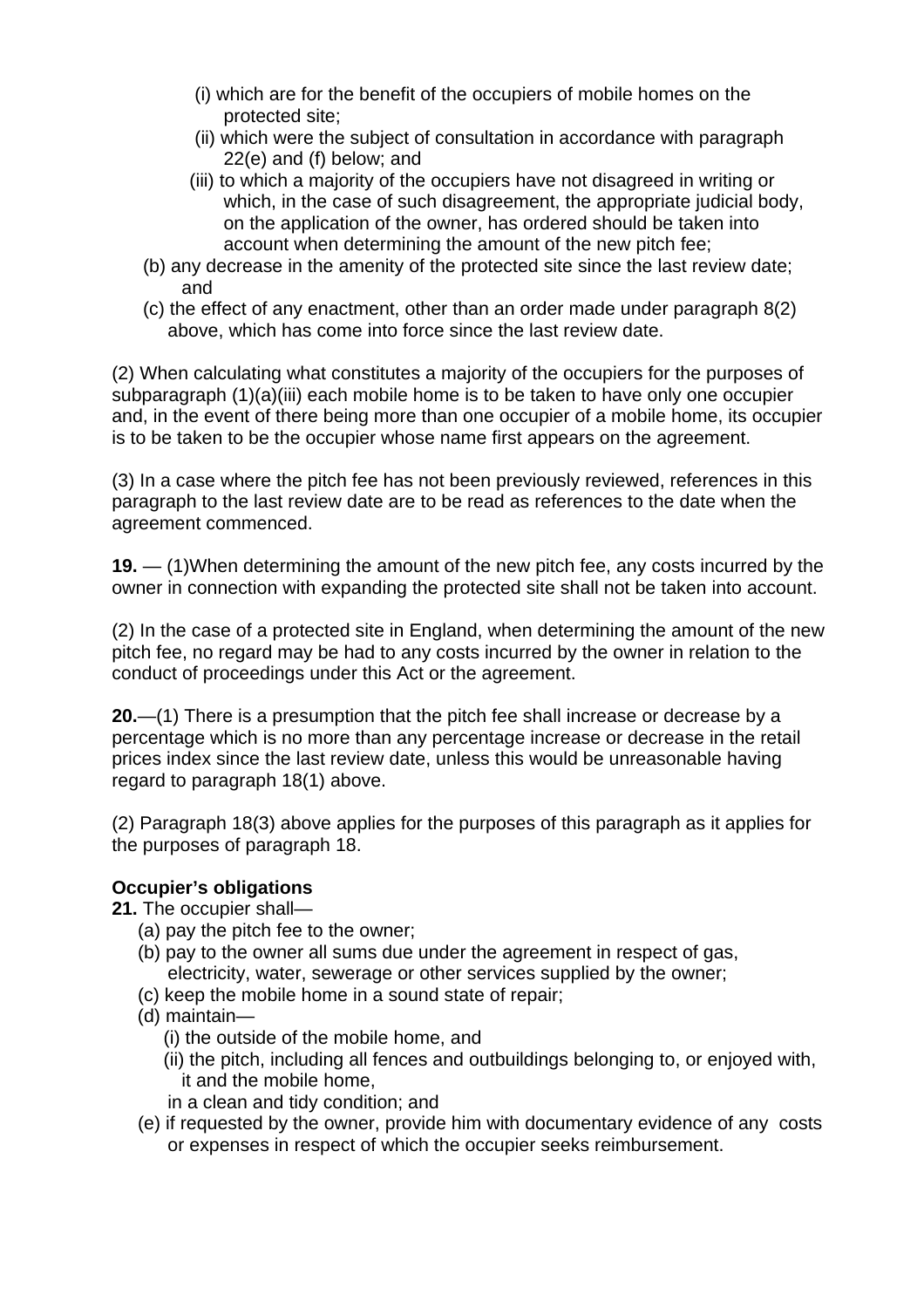## **Owner's obligations**

## **22.** The owner shall—

- (a) if requested by the occupier, and on payment by the occupier of a charge of not more than £30, provide accurate written details of—
	- (i) the size of the pitch and the base on which the mobile home is stationed; and
	- (ii) the location of the pitch and the base within the protected site; and such details must include measurements between identifiable fixed points on the protected site and the pitch and the base;
- (b) if requested by the occupier, provide (free of charge) documentary evidence in support and explanation of—
	- (i) any new pitch fee;
	- (ii) any charges for gas, electricity, water, sewerage or other services payable by the occupier to the owner under the agreement; and
	- (iii) any other charges, costs or expenses payable by the occupier to the owner under the agreement;
- (c) be responsible for repairing the base on which the mobile home is stationed and for maintaining any gas, electricity, water, sewerage or other services supplied by the owner to the pitch or to the mobile home;
- (d) maintain in a clean and tidy condition those parts of the protected site, including access ways, site boundary fences and trees, which are not the responsibility of any occupier of a mobile home stationed on the protected site;
- (e) consult the occupier about improvements to the protected site in general, and in particular about those which the owner wishes to be taken into account when determining the amount of any new pitch fee; and
- (f) consult a qualifying residents' association, if there is one, about all matters which relate to the operation and management of, or improvements to, the protected site and may affect the occupiers either directly or indirectly.

**23.** The owner shall not do or cause to be done anything which may adversely affect the ability of the occupier to perform his obligations under paragraph 21(c) and (d) above.

- **24.** For the purposes of paragraph 22(e) above, to "consult" the occupier means—
	- (a) to give the occupier at least 28 clear days' notice in writing of the proposed improvements which—
		- (i) describes the proposed improvements and how they will benefit the occupier in the long and short term;
		- (ii) details how the pitch fee may be affected when it is next reviewed; and
		- (iii) states when and where the occupier can make representations about the proposed improvements; and
	- (b) to take into account any representations made by the occupier about the proposed improvements, in accordance with paragraph (a)(iii), before undertaking them.

**25.** For the purposes of paragraph 22(f) above, to "consult" a qualifying residents' association means—

- (a) to give the association at least 28 clear days' notice in writing of the matters referred to in paragraph 22(f) which—
	- (i) describes the matters and how they may affect the occupiers either directly or indirectly in the long and short term; and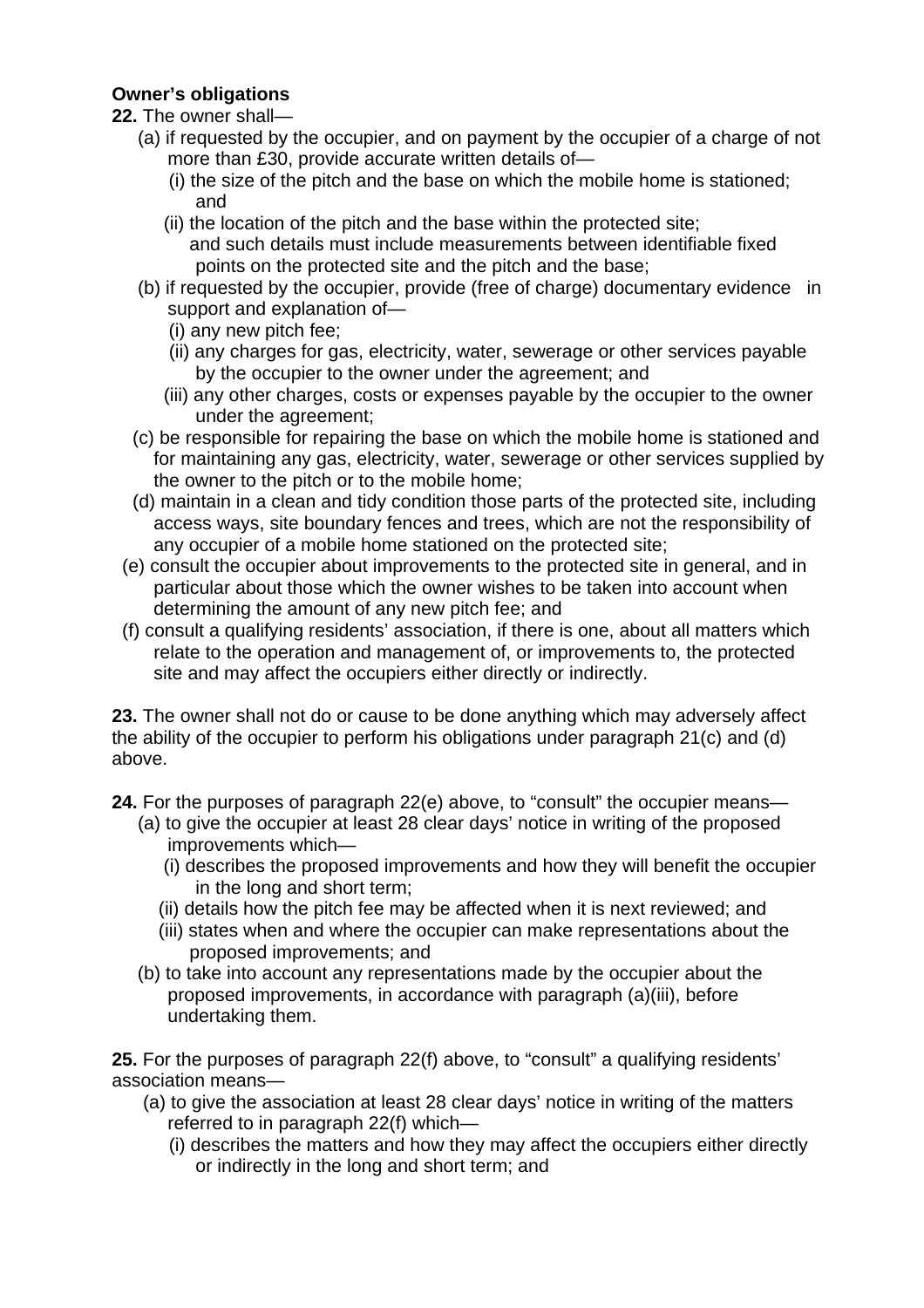- (ii) states when and where the association can make representations about the matters; and
- (b) to take into account any representations made by the association, in accordance with paragraph (a)(ii), before proceeding with the matters.

## **Owner's name and address**

**26.—**(1) The owner shall by notice inform the occupier and any qualifying residents' association of the address in England or Wales at which notices (including notices of proceedings) may be served on him by the occupier or a qualifying residents' association.

(2) If the owner fails to comply with sub-paragraph (1), then (subject to sub-paragraph (5) below) any amount otherwise due from the occupier to the owner in respect of the pitch fee shall be treated for all purposes as not being due from the occupier to the owner at any time before the owner does so comply.

(3) Where in accordance with the agreement the owner gives any written notice to the occupier or (as the case may be) a qualifying residents' association, the notice must contain the following information—

- (a) the name and address of the owner; and
- (b) if that address is not in England or Wales, an address in England or Wales at which notices (including notices of proceedings) may be served on the owner.
- (4) Subject to sub-paragraph (5) below, where—
	- (a) the occupier or a qualifying residents' association receives such a notice, but
	- (b) it does not contain the information required to be contained in it by virtue of subparagraph (3) above,

the notice shall be treated as not having been given until such time as the owner gives the information to the occupier or (as the case may be) the association in respect of the notice.

(5) An amount or notice within sub-paragraph (2) or (4) (as the case may be) shall not be treated as mentioned in relation to any time when, by virtue of an order of any court or tribunal, there is in force an appointment of a receiver or manager whose functions include receiving from the occupier the pitch fee, payments for services supplied or other charges.

(6) Nothing in sub-paragraphs (3) to (5) applies to any notice containing a demand to which paragraph 27(1) below applies.

**27.**—(1) Where the owner makes any demand for payment by the occupier of the pitch fee, or in respect of services supplied or other charges, the demand must contain—

- (a) the name and address of the owner; and
- (b) if that address is not in England or Wales, an address in England or Wales at which notices (including notices of proceedings) may be served on the owner.
- (2) Subject to sub-paragraph (3) below, where—
	- (a) the occupier receives such a demand, but
	- (b) it does not contain the information required to be contained in it by virtue of subparagraph (1),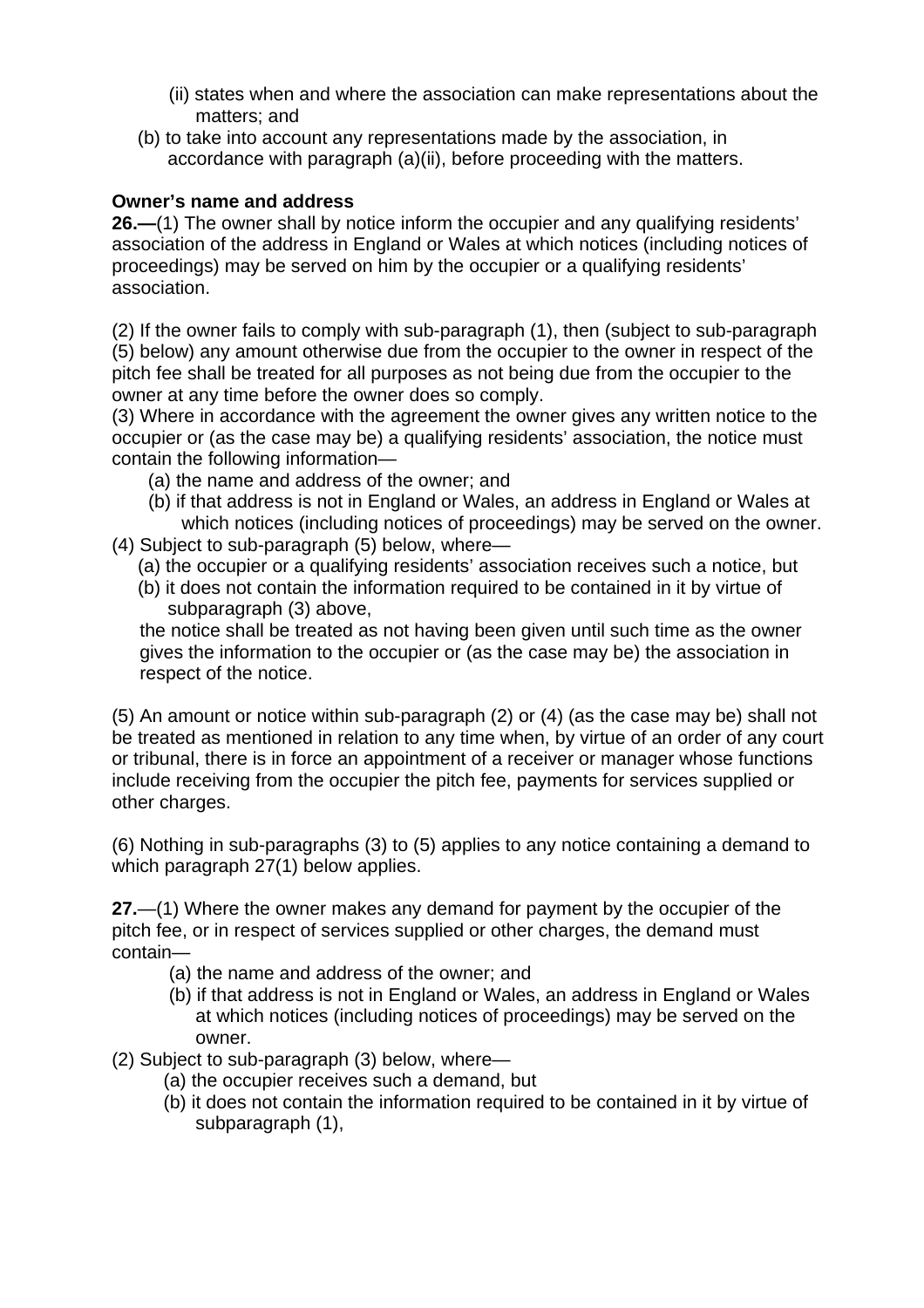the amount demanded shall be treated for all purposes as not being due from the occupier to the owner at any time before the owner gives that information to the occupier in respect of the demand.

(3) The amount demanded shall not be so treated in relation to any time when, by virtue of an order of any court or tribunal, there is in force an appointment of a receiver or manager whose functions include receiving from the occupier the pitch fee, payments for services supplied or other charges.

## **Qualifying residents' association**

**28.**—(1) A residents' association is a qualifying residents' association in relation to a protected site if—

- (a) it is an association representing the occupiers of mobile homes on that site;
- (b) at least 50 per cent of the occupiers of the mobile homes on that site are members of the association;
- (c) it is independent from the owner, who together with any agent or employee of his is excluded from membership;
- (d) subject to paragraph(c) above, membership is open to all occupiers who own a mobile home on that site;
- (e) it maintains a list of members which is open to public inspection together with the rules and constitution of the residents' association;
- (f) it has a chairman, secretary and treasurer who are elected by and from among the members;
- (g) with the exception of administrative decisions taken by the chairman, secretary and treasurer acting in their official capacities, decisions are taken by voting and there is only one vote for each mobile home; and
- (h) the owner has acknowledged in writing to the secretary that the association is a qualifying residents' association, or, in default of this, the appropriate judicial body has so ordered.

(2) When calculating the percentage of occupiers for the purpose of sub-paragraph (1)(b) above, each mobile home shall be taken to have only one occupier and, in the event of there being more than one occupier of a mobile home, its occupier is to be taken to be the occupier whose name first appears on the agreement.

### **Interpretation**

**29**. In this Chapter—

- "pitch fee" means the amount which the occupier is required by the agreement to pay to the owner for the right to station the mobile home on the pitch and for use of the common areas of the protected site and their maintenance, but does not include amounts due in respect of gas, electricity, water and sewerage or other services, unless the agreement expressly provides that the pitch fee includes such amounts;
- "retail prices index" means the general index (for all items) published by the [Office for National Statistics] or, if that index is not published for a relevant month, any substituted index or index figures published by that Office;
- "review date" means the date specified in the written statement as the date on which the pitch fee will be reviewed in each year, or if no such date is specified, each anniversary of the date the agreement commenced; and